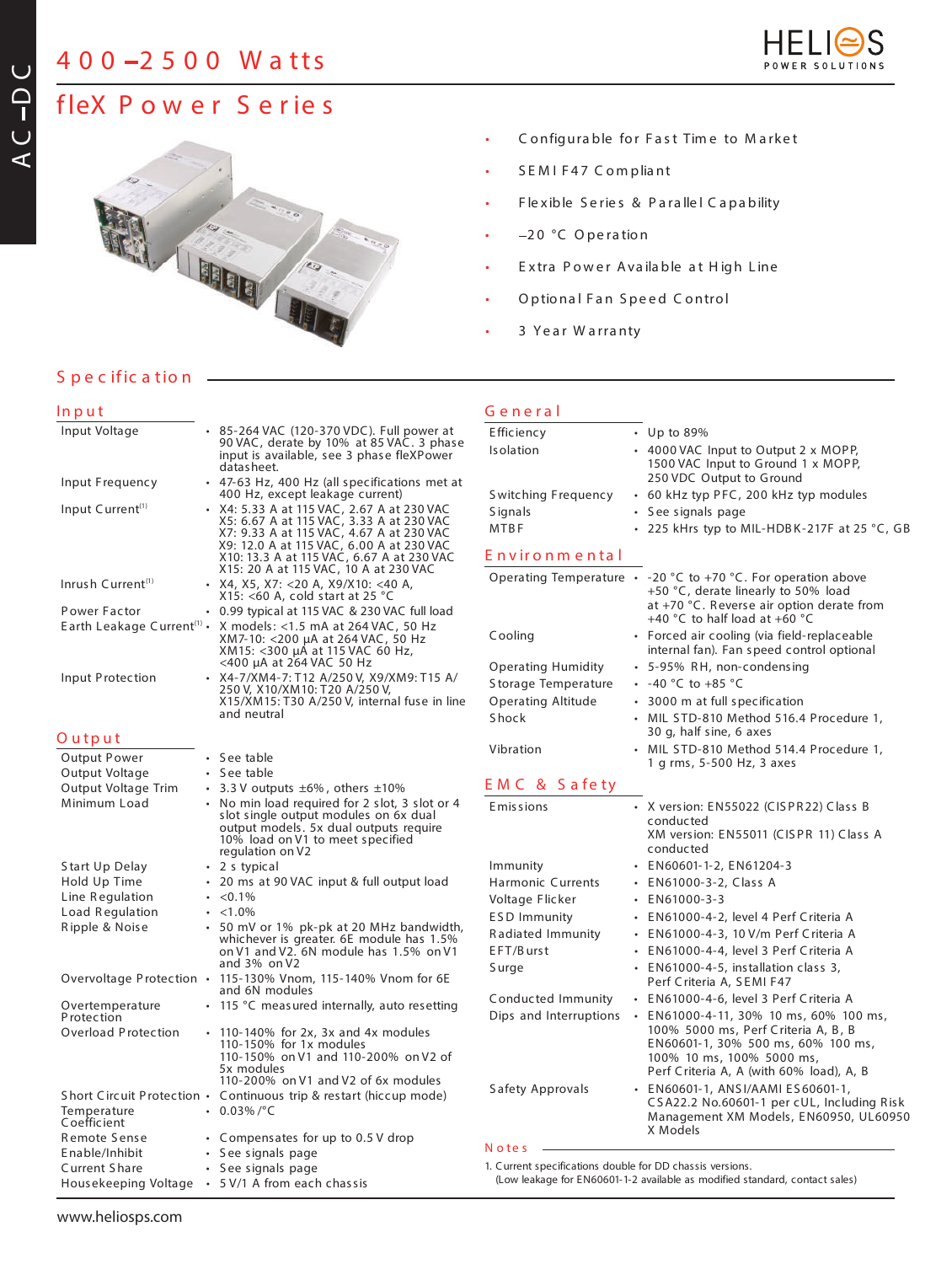# **fle X P o w e r <sup>C</sup> <sup>o</sup> <sup>n</sup> fig <sup>u</sup> <sup>r</sup> <sup>a</sup> tio <sup>n</sup> <sup>M</sup> <sup>o</sup> <sup>d</sup> <sup>e</sup> <sup>l</sup> <sup>N</sup> <sup>u</sup> <sup>m</sup> <sup>b</sup> <sup>e</sup> <sup>r</sup> <sup>C</sup> <sup>o</sup> <sup>n</sup> <sup>s</sup> tr <sup>u</sup> <sup>c</sup> tio <sup>n</sup>**

The fleXPower range allows for simple configuration of a custom modular power supply with up to twenty outputs. The chassis consists of either ten, twelve, fourteen or twenty slots, and modules are either two, three or four slots wide. Please refer to next page for specific X15 configuration information.



**A C D C**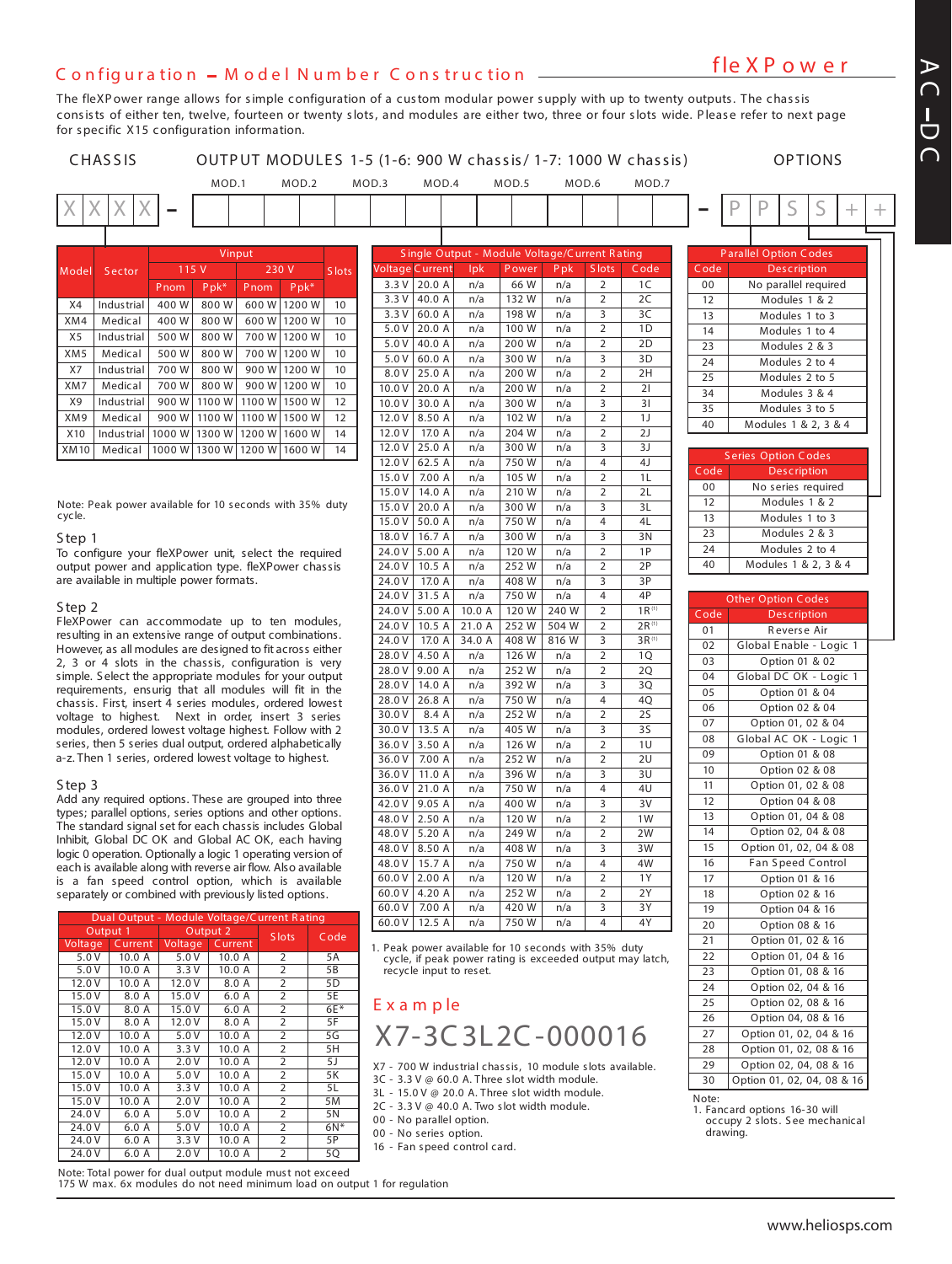**fle X P o w e r <sup>X</sup> <sup>15</sup> <sup>C</sup> <sup>o</sup> <sup>n</sup> fig <sup>u</sup> <sup>r</sup> <sup>a</sup> tio <sup>n</sup> <sup>R</sup> <sup>u</sup> le <sup>s</sup>**

**C**



www.heliosps.com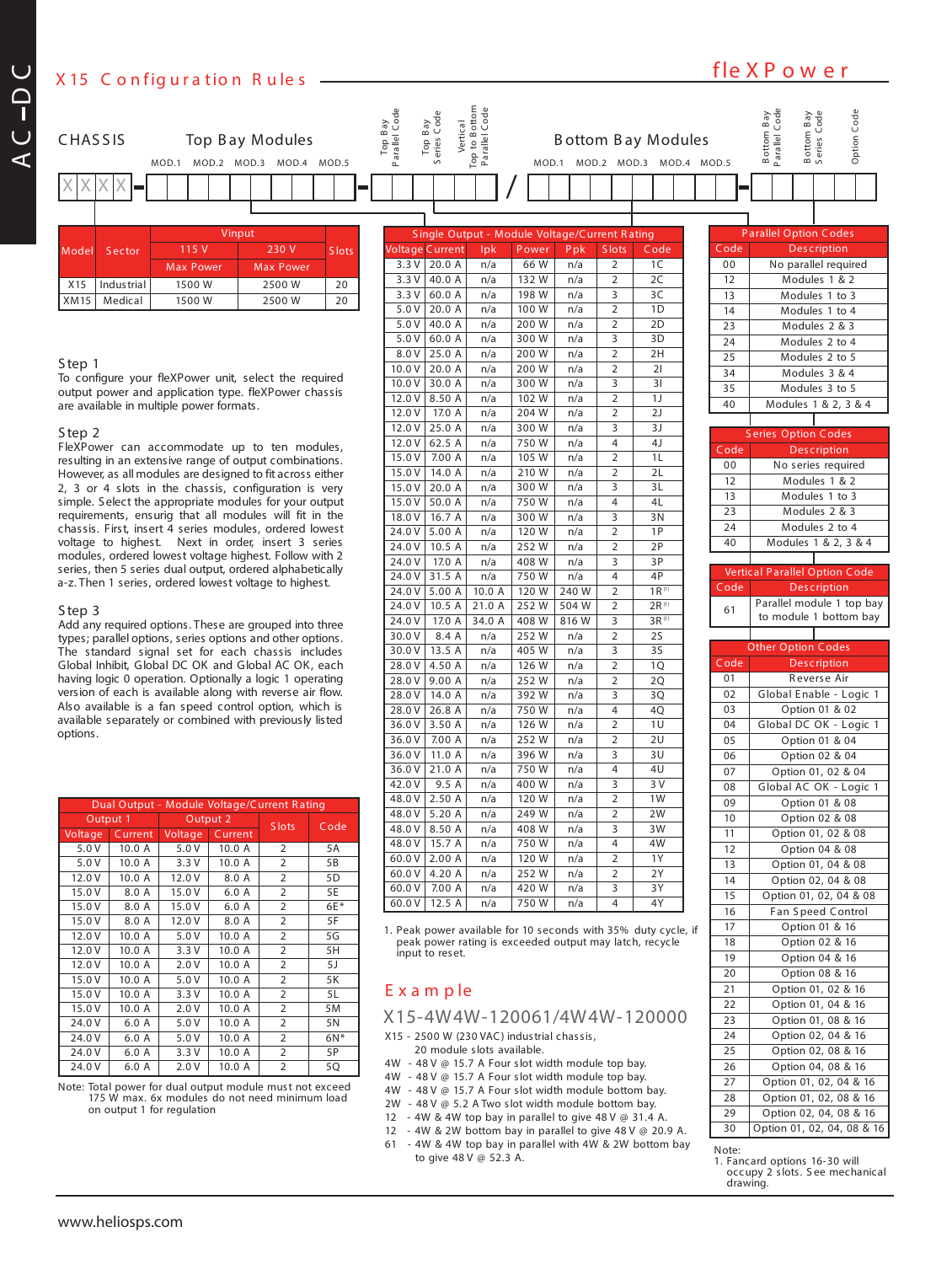#### **G lo b a l A C O K /P o w e r F a il**

Global AC OK is an isolated transistor of an optocoupler providing a minimum of 5 ms warning of loss of output regulation. The signal is fully isolated and the collector and emitter must be connected externally.

Maximum sink current 2 mA, maximum voltage 20 V.



#### **G lo b a l In h ib it**

Global Inhibit is an isolated control signal input which turns the power supply off by supplying 2 to 5 mA into the pin. Global Enable option available, see 'Other Option Codes' table.



#### **M o d u le D C O K**

Module DC OK is a nominal "ON" isolated transistor of an optocoupler which provides a warning of the loss of output regulation on the main output of the module.

Maximum sink current 2 mA, maximum voltage 20 V.



#### **C u r r e n t S h a r e**

Connecting pins 2 and 4 of like voltage modules (4 maximum) within the same chassis or separate chassis will force the current to share between the outputs. Different slot width modules share in proportion to their output current rating.

#### **G lo b a l D C O K**

Global DC OK is an isolated transistor of an optocoupler providing warning that the output voltage has fallen below 90% of nominal. The signal is fully isolated and the collector and emitter must be connected externally.

Maximum sink current 2 mA, maximum voltage 20 V. On Dual output module, DC OK monitors V1 output only.



#### **F a n F a il**

When fan speed control fitted (option 16). Open collector signal warns of any fan failure.



#### **M o d u le In h ib it**

Module Inhibit signal is an isolated control signal which turns the module off by supplying 2 to 5 mA into the pin.



C

 $\bullet$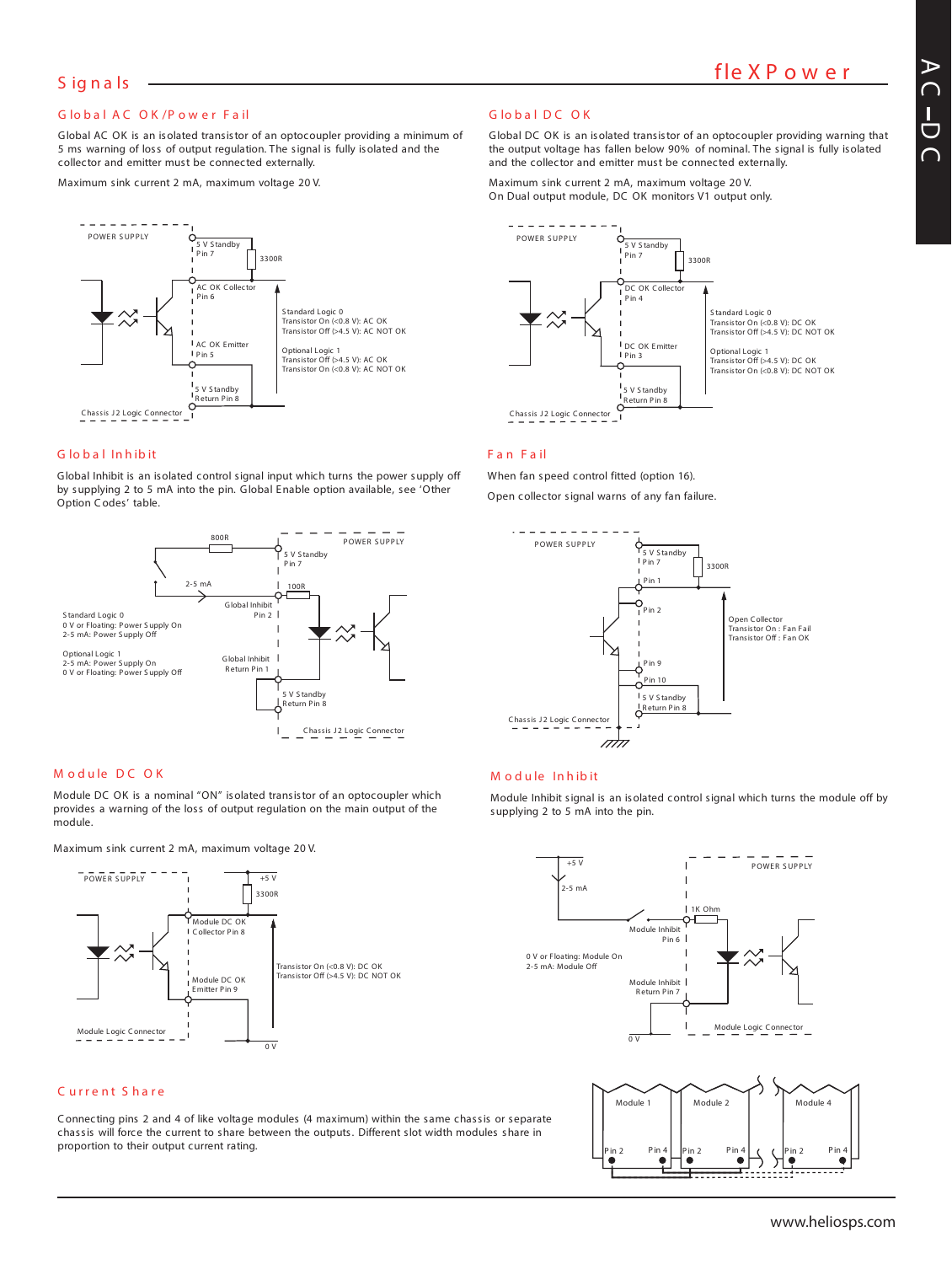## **M o d u le M e c h a n ic a l D e ta ils**

M4-0.7 THD <u>OUTPUT HARDWARE</u><br>TORQUE: 12-14 IN-LB (0.138-0.161 KG-M)

## **S in g le O u tp u t**

#### **2 S lo t M o d u le s**

M4-0.7 THD OUTPUT HARDWAR E TORQUE: 12-14 IN-LB (0.138-0.161 KG-M) 0.435

**AC**

**DC**



## **( 1R / 2 R P e a k )**

 $\overline{\mathbb{F}}$ G

0.60  $(15.37)$ 

# **( 3 R P e a k )**



#### $N$  otes  $=$

- 1. All dimensions in inches (mm). Tolerance:  $xx = \pm 0.02$  ( $\pm 0.50$ )
- $.xxx = ±0.01 (±0.25)$ 2. Weight: 2/2R S lot: 0.48 lb (218 g) approx,
	- 3 S lot: 0.74 lb (335 g) approx.
	- 4 S lot: 0.95 lb (431 g) approx.
- 
- 3. Mating plug: JST part no. PHDR-10VS. 4. Contact: 26-22 AWG JST part no.

42P (10.65)

1 9

′⊹,

S PHD-001T-P0.5. 5. Connector kit available order part no. fleXPower CONKIT.

**2 S lo t M o d u le s**

#### **D u a l O u tp u t F a n S p e e d C o n tr o l M o d u le**

1 Sense + 6

#### **2 S lo t M o d u le**

Controls speed of fan(s) depending on output load and thermal environment of the power supply. Also provides warning of any fan failure.

S ingle Output: Module Logic Connector P inouts

2 Sense - 7 Module Inhibit Return 3 V Prog 8 DC OK Collector 4 | I Share 9 | DC OK Emitter 5 Not used 10 Not used

Pin Function Pin Function<br>1 Sense + 6 Inhibit



| Dual Output: Module Logic |                        |  |  |  |
|---------------------------|------------------------|--|--|--|
| <b>Connector Pinouts</b>  |                        |  |  |  |
| P in                      | <b>Function</b>        |  |  |  |
| 1                         | V1 Sense +             |  |  |  |
| $\overline{2}$            | V1 Sense -             |  |  |  |
| 3                         | Not used               |  |  |  |
| $\overline{4}$            | Not used               |  |  |  |
| 5                         | $V2$ Sense +           |  |  |  |
| 6                         | Inhibit                |  |  |  |
| $\overline{7}$            | Module Inhibit Return  |  |  |  |
| 8                         | DC OK Collector        |  |  |  |
| 9                         | DC OK Emitter          |  |  |  |
| 10                        | V <sub>2</sub> Sense - |  |  |  |
|                           |                        |  |  |  |

9 1

0.312 (7.92)



#### **N o te s**

1. All dimensions in inches (mm).

(17.55)

- Tolerance:  $xx = \pm 0.02$  ( $\pm 0.50$ );  $xxx = \pm 0.01$  ( $\pm 0.25$ ).
- 2. Weight: 0.48 lb (218 g) approx.
- 3. Mating plug: JST part no. PHDR-10VS.
- 4. Contact: 26-22 AWG JST part no. SPHD-001T-P0.5.
- 5. Connector kit available order part no. fleXPower CONKIT.

#### **N o te s**

- 1. All dimensions in inches (mm). Tolerance:  $xx = \pm 0.02$  ( $\pm 0.50$ );  $xxx = \pm 0.01$  ( $\pm 0.25$ ).
- 2. Weight: 0.10 lb (45 g) approx.
- 3. Mating plug: JST part no. PHDR-10VS.
- 4. Contact: 26-22 AWG JST part no. SPHD-001T-P0.5.
- 5. Connector kit available order part no. fleXPower CONKIT.



# 2 Slot Modules 3 Slot Modules 4 Slot Modules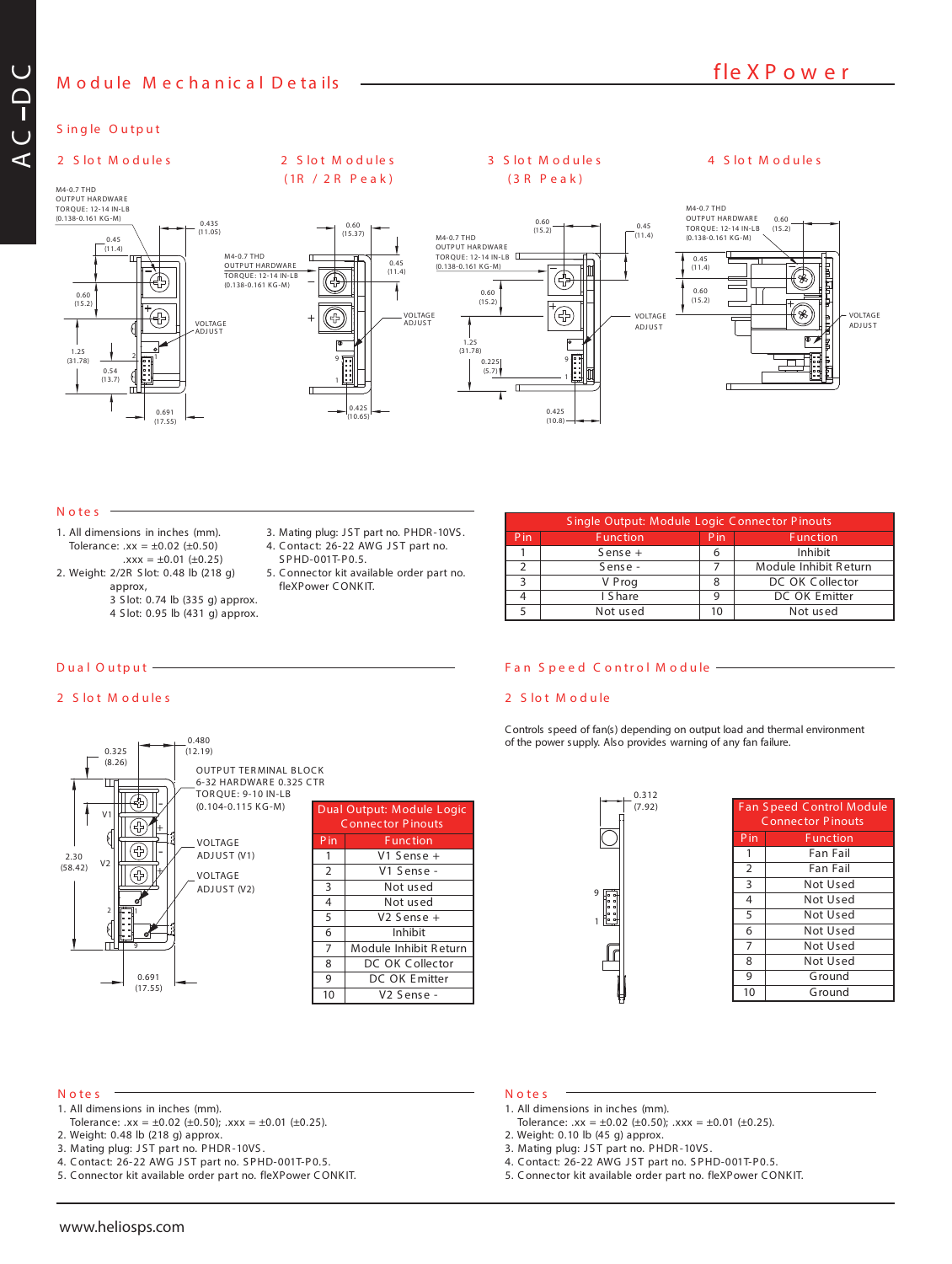#### 400 (600) $^{(4)}$  Watt X4 & XM4 Chassis, 500 (700) $^{(4)}$  Watt X5 & XM5 Chassis, 700 (900)" Watt X7 & XM7 Chassis



#### **N o te s**

- 1. All dimensions in inches (mm).
- Tolerance  $X.XX = \pm 0.02$  (0.05),  $X.XXX = \pm 0.01$  (0.25)
- 2. Mating plug: JST p/n PHDR-10VS.
- 3. Contact: 26-22 AWG JST p/n SPHD-001T-P0.5.
- 4. High line only (180-264 VAC).

5. Weights: 400 (600) W X4 & XM4 chassis: 2.75 lbs (1250 g) approx. (700) W X5 & XM5 chassis: 2.75 lbs (1250 g) approx. (900) W X7 & XM7 chassis: 2.75 lbs (1250 g) approx. (1100) W X9 & XM9 chassis: 3.3 lbs (1500 g) approx.

**A C D**  $\overline{\phantom{1}}$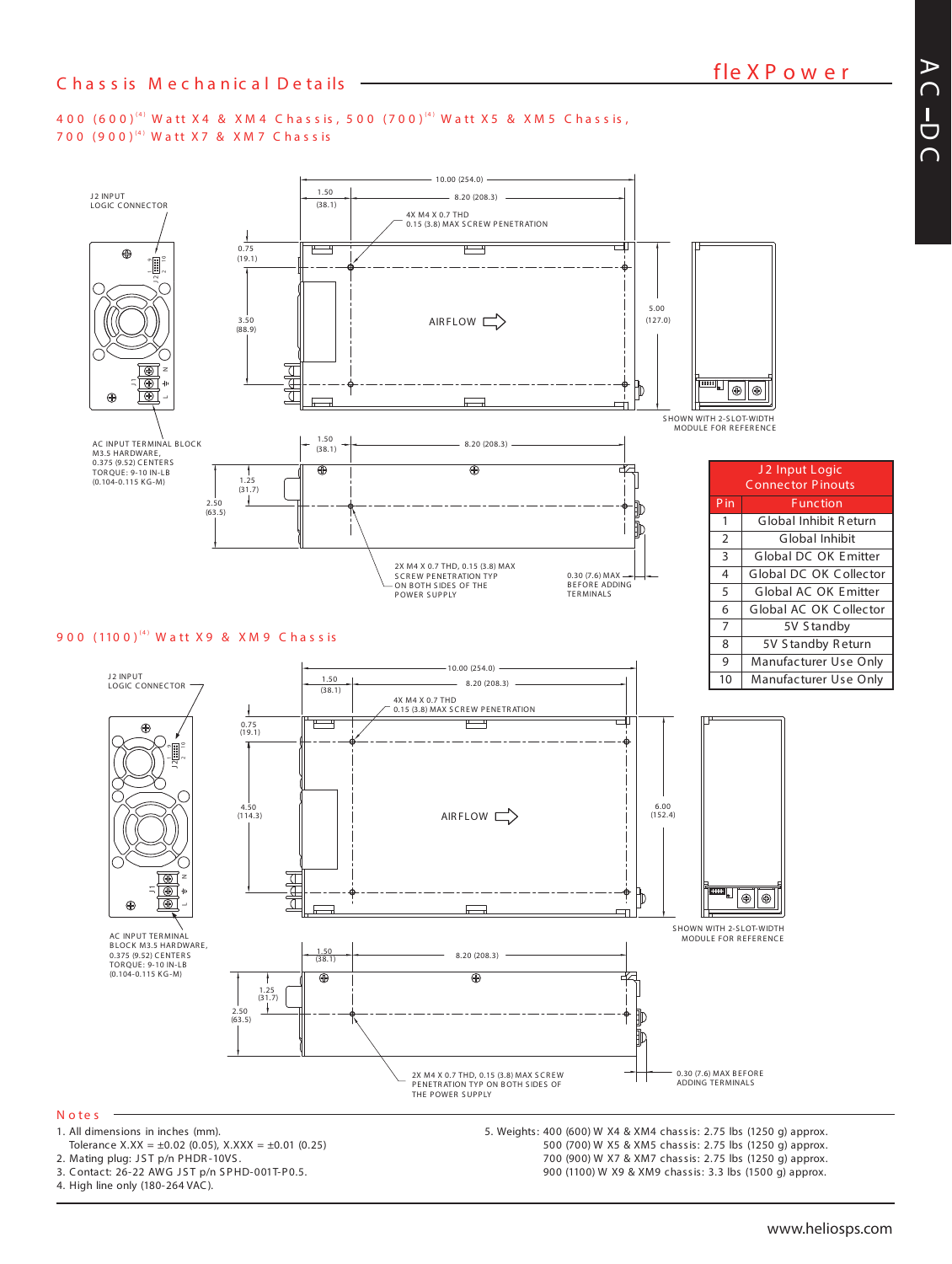## **C h a s s is M e c h a n ic a l D e ta ils**

1000 (1200)<sup>(4)</sup> Watt X10 & XM10 Chassis



| J2 Input Logic<br><b>Connector Pinouts</b> |                        |  |  |  |
|--------------------------------------------|------------------------|--|--|--|
| Pin                                        | <b>Function</b>        |  |  |  |
| 1                                          | Global Inhibit Return  |  |  |  |
| $\overline{2}$                             | Global Inhibit         |  |  |  |
| $\overline{3}$                             | Global DC OK Emitter   |  |  |  |
| 4                                          | Global DC OK Collector |  |  |  |
| 5                                          | Global AC OK Emitter   |  |  |  |
| 6                                          | Global AC OK Collector |  |  |  |
| $\overline{7}$                             | 5V Standby             |  |  |  |
| 8                                          | 5V Standby Return      |  |  |  |
| 9                                          | Manufacturer Use Only  |  |  |  |
| 10                                         | Manufacturer Use Only  |  |  |  |

#### **N o te s**

1. All dimensions in inches (mm). Tolerance X.XX =  $\pm 0.02$  (0.05), X.XXX =  $\pm 0.01$  (0.25)

2. Mating plug: JST p/n PHDR-10VS.

3. Contact: 26-22 AWG JST p/n SPHD-001T-P0.5.

4. High line only (180-264 VAC). 5. Weight: 4 lbs (1800 g) approx.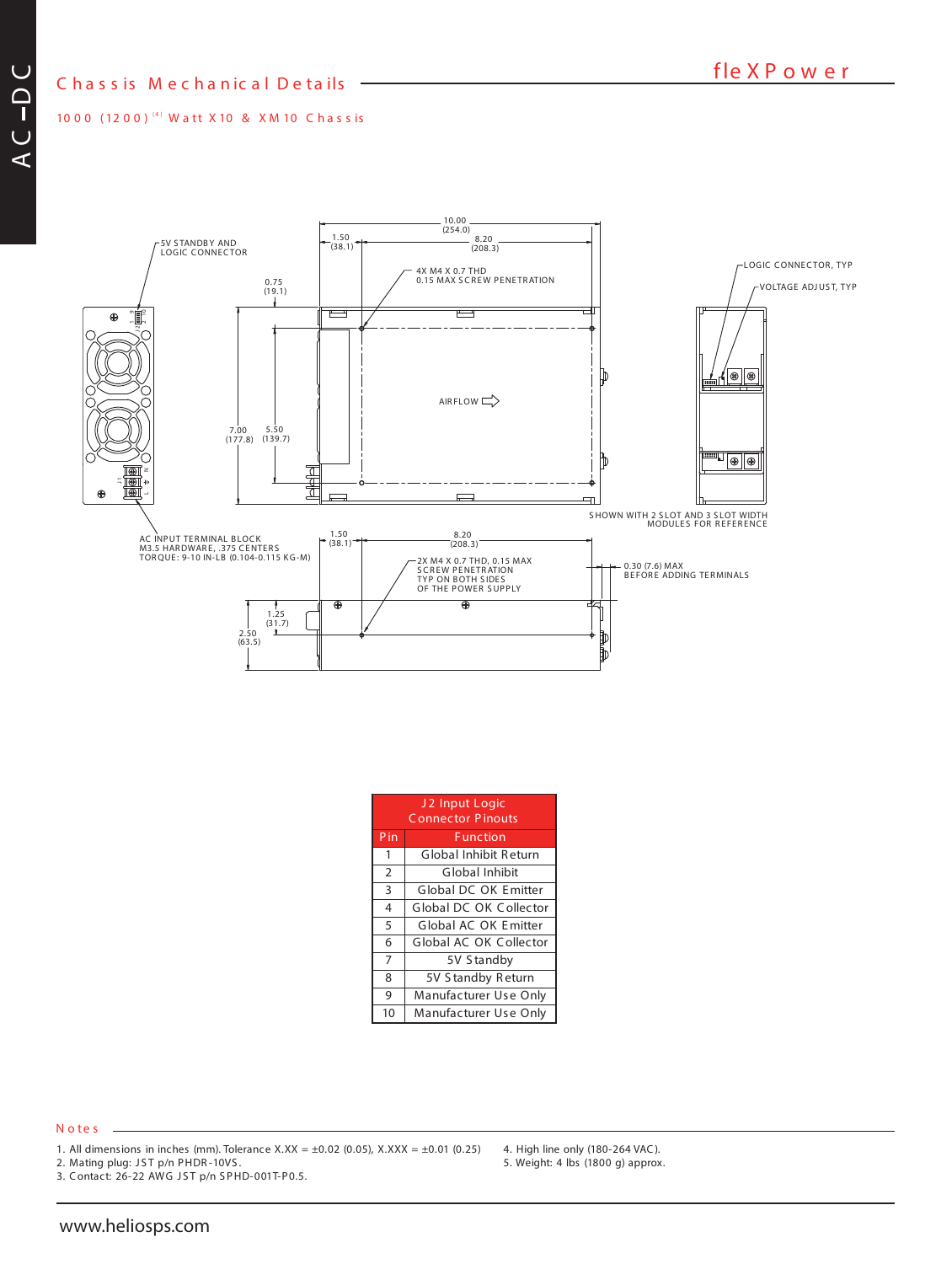#### 800 (1200)'<sup>4)</sup> Watt X4DD & XM4DD Chassis, 1000 (1400)'<sup>4)</sup> Watt X5DD & XM5DD Chassis 1400 (1800)<sup>(4)</sup> Watt X7DD & XM7DD Chassis



Tolerance X.XX =  $\pm$ 0.02 (0.05), X.XXX =  $\pm$ 0.01 (0.25)

- 2. Mating plug: JST p/n PHDR-10VS.
- 3. Contact: 26-22 AWG JST p/n SPHD-001T-P0.5.

4. High line only (180-264 VAC).

1000 (1400) W X5DD & XM5DD chassis: 5.5 lbs (2500 g) approx. 1400 (1800) W X7DD & XM7DD chassis: 5.5 lbs (2500 g) approx. 1800 (2200) W X9DD & XM9DD chassis: 6.6 lbs (3000 g) approx.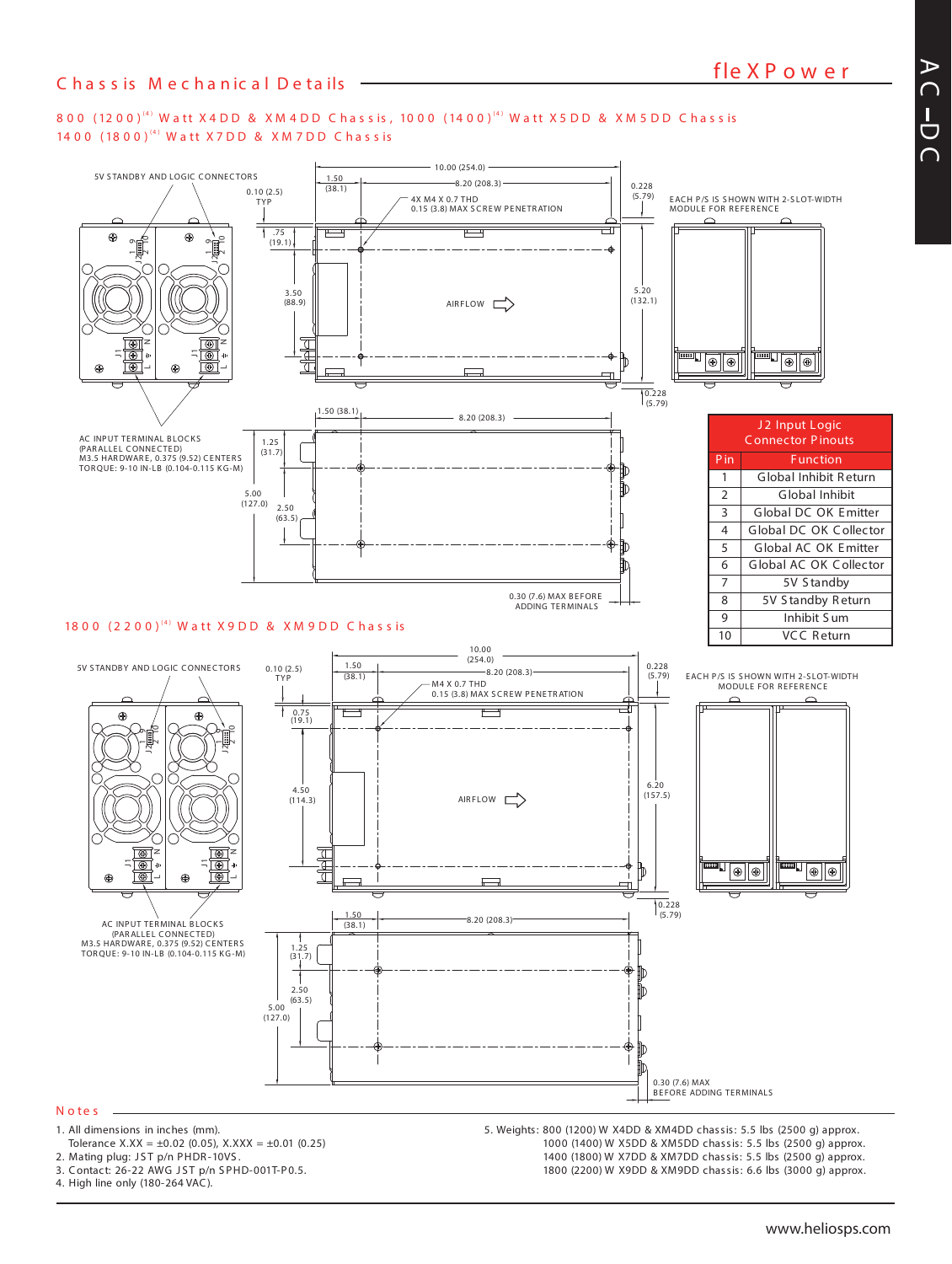#### 2000 (2400)" Watt X10DD & XM 10DD Chassis



5V S TANDB Y AND LOGIC CONNECTOR



| J2 Input Logic<br><b>Connector Pinouts</b> |                        |  |  |  |
|--------------------------------------------|------------------------|--|--|--|
| Pin                                        | <b>Function</b>        |  |  |  |
| 1                                          | Global Inhibit Return  |  |  |  |
| 2                                          | Global Inhibit         |  |  |  |
| 3                                          | Global DC OK Emitter   |  |  |  |
| 4                                          | Global DC OK Collector |  |  |  |
| 5                                          | Global AC OK Emitter   |  |  |  |
| 6                                          | Global AC OK Collector |  |  |  |
| $\overline{7}$                             | 5V Standby             |  |  |  |
| 8                                          | 5V Standby Return      |  |  |  |
| 9                                          | Inhibit Sum            |  |  |  |
| 10                                         | VCC Return             |  |  |  |

#### **N o te s**

- 1. All dimensions in inches (mm).
- Tolerance X.XX =  $\pm 0.02$  (0.05), X.XXX =  $\pm 0.01$  (0.25)
- 2. Mating plug: JST p/n PHDR-10VS.
- 3. Contact: 26-22 AWG JST p/n SPHD-001T-P0.5.
- 4. High line only (180-264 VAC).
- 5. Weight: 8.0 lbs (3636 g) approx.